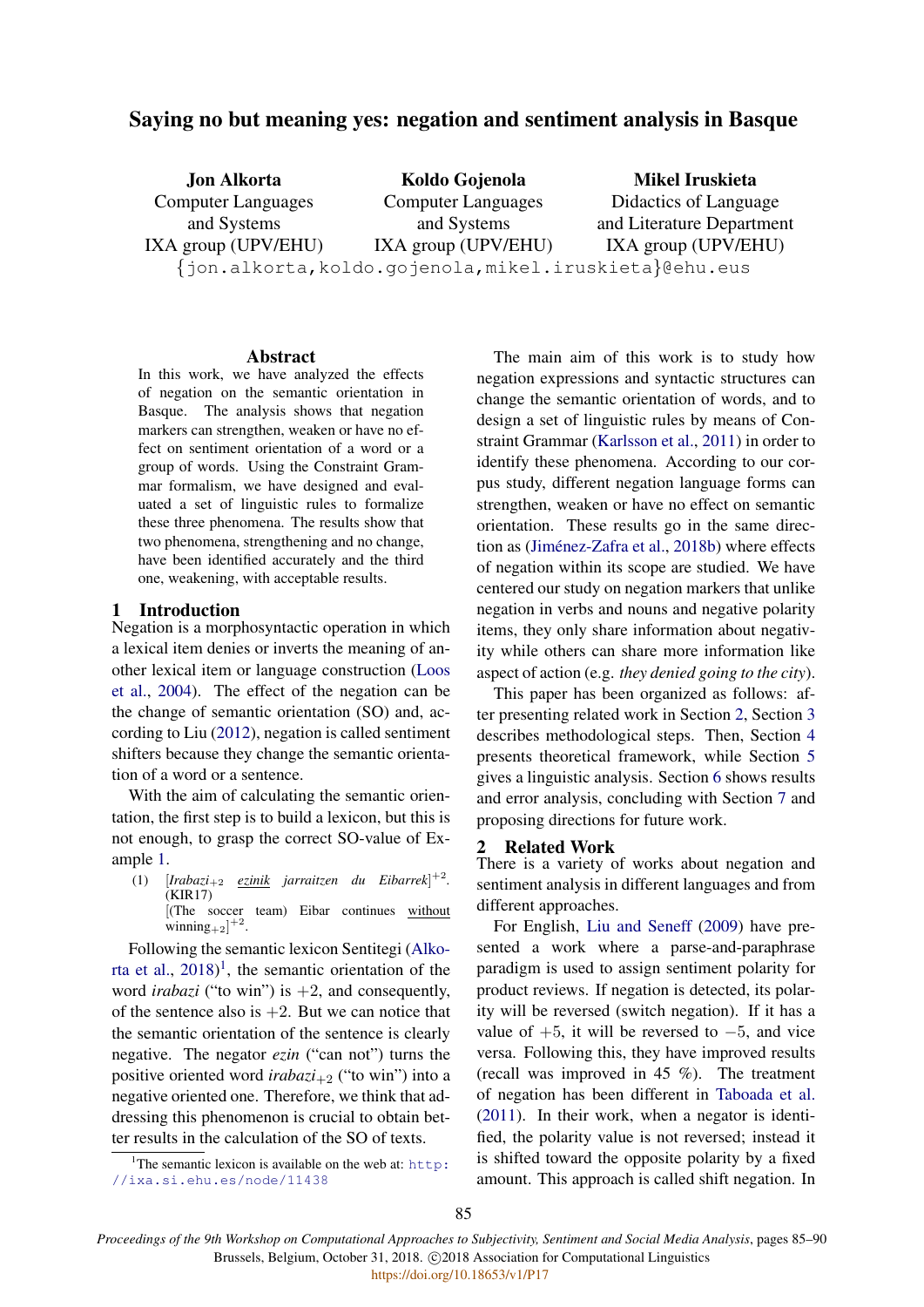<span id="page-1-4"></span>

| Text  | <b>Text span</b>                                             | Dictionary words | SO value |
|-------|--------------------------------------------------------------|------------------|----------|
| MUS20 | Pogostkinak [ezin hobeki] <sup>+</sup> atera zituen          | hobeki           | $+2$     |
|       | Pogostkina took them out [in an unbeatable way] <sup>+</sup> | best, better     |          |
| KIR17 | $[Irabazi$ ezinik] $^-$ jarraitzen du Eibarrek,              | Irabazi          | $+2$     |
|       | Eibar continues [without winning] $-$                        | to win           |          |

Table 1: Polarity extraction of words (step 2) and linguistic analysis (step 3).

the creation of the semantic orientation calculator (SO-CAL tool), [Taboada et al.](#page-5-6) [\(2011\)](#page-5-6) have also treated negation in combination with other linguistic phenomena (like irrealis or intensifiers).

In Spanish, there are several works related to negation and sentiment analysis. In the case of Jiménez Zafra et al. [\(2015\)](#page-5-7), firstly, they have analyzed what the effects of different negators in different sentences are. After that, they have created linguistic rules defined by the previous analysis. Finally, they developed a module that has been included in their polarity classifier system, improving results between 2.25 % and 3.02 % depending on the resource. [Vilares et al.](#page-5-8) [\(2015\)](#page-5-8) have used a syntactic approach for opinion mining on Spanish reviews. This system treats negation taking into account the scope and polarity flip caused by negation. According to their results, there is an improvement, due to the implementation of negation, among other reasons.

Our work is related to [\(Taboada et al.,](#page-5-6) [2011\)](#page-5-6) and (Jiménez Zafra et al.,  $2015$ ) since it is based on a linguistic analysis and also because a set of rules that detect the negation language forms are created. As far as we know, there is not any work which analyzes negation in connection with senti-ment analysis in Basque.<sup>[2](#page-1-2)</sup>

## <span id="page-1-0"></span>3 Methodological steps

- 1- Negation corpus. We have extracted 359 negation instances of seven<sup>[3](#page-1-3)</sup> negation markers. They were extracted from a total of 96 reviews of six different topics: movies, music, literature, politics, sports and forecast. We have selected those negation markers because they are the most frequent in the corpus.
- 2- Polarity extraction of every instance. We have created a polarity tagger, based on a POS tagger [\(Ezeiza et al.,](#page-5-9) [1998\)](#page-5-9) to enrich the corpus with POS information on a se-

mantic oriented lexicon for Basque [\(Alkorta](#page-5-2) [et al.,](#page-5-2) [2018\)](#page-5-2), to assign the semantic orientation value (SO value, between  $-5$  and  $+5$ ) to words, as shown in Table [1.](#page-1-4) There, the adverb *hobeki* ("best", "better") and the verb *irabazi* ("to win"), have a SO value of  $+2$  in the lexicon.

- 3- Linguistic analysis. We have analyzed whether the negation markers can change the semantic orientation and the SO value of sentences. We have also tried to identify whether there are other phenomena related to negation with or without effects on semantic orientation. In Table [1,](#page-1-4) in MUS20, the negation marker appears near *hobeki* ("best"), an adverb. The result of this combination is strengthening. In contrast, in KIR17, the verb *irabazi* ("to win") is before the negator and the result is weakening. These two examples show the different performances of *ezin(ik)* ("can not"). Consequently, in Table [1,](#page-1-4) for example, this negation marker appears in two different groups. The same methodology has been used with other negation markers.
- 4- Constraint Grammar (CG3) rules for negation. Several rules have been proposed to detect each group, in order to identify the effects of negation based on the linguistic analysis presented in Section [5.](#page-2-0)
- 5- Evaluation. We use  $F_1$  to evaluate the results using a different set of 46 reviews from the same corpus [\(Alkorta et al.,](#page-5-11) [2016\)](#page-5-11)<sup>[4](#page-1-5)</sup>.

## <span id="page-1-1"></span>4 Theoretical framework

In this section, we explain the three most important concepts, regarding our analysis:  $i)$  scope (negation analysis) and  $ii)$  switch and  $iii$ ) shift negation (sentiment analysis approach to negation).

<span id="page-1-6"></span>

|       |            |                               | Berez pianorako konposatutako poliptiko txiki |
|-------|------------|-------------------------------|-----------------------------------------------|
| honek | <b>e</b> z |                               | du bere naf kutsua galtzen $_{-2}$            |
|       |            | bertsio orkestratuan. (MUS01) |                                               |
|       |            |                               | This small polyptych composed for the piano   |
| does  | not        | $lose_{-2}$                   | its naive sense                               |
|       |            | in the orchestral version.    |                                               |

<span id="page-1-5"></span><sup>&</sup>lt;sup>4</sup>A part of the corpus is available on the web at: [http://ixa2.si.ehu.es/diskurtsoa/](http://ixa2.si.ehu.es/diskurtsoa/fitxategiak.php) [fitxategiak.php](http://ixa2.si.ehu.es/diskurtsoa/fitxategiak.php)

<span id="page-1-2"></span><sup>&</sup>lt;sup>2</sup>Altuna et al. [\(2017\)](#page-5-10) also analyze negation but their point of view is different, since they analyze events in Basque texts.

<span id="page-1-3"></span><sup>&</sup>lt;sup>3</sup>The extracted negation markers from the Basque Opinion Corpus [\(Alkorta et al.,](#page-5-11) [2016\)](#page-5-11) are the following: *ez*("not"), *gabe* ("without"), *ezin* ("can not"), *salbu* ("except (for)"), *izan ezik* ("except (for)"), *ezta* ("not even, not either") and *ezean* ("in the absence of" or "unless").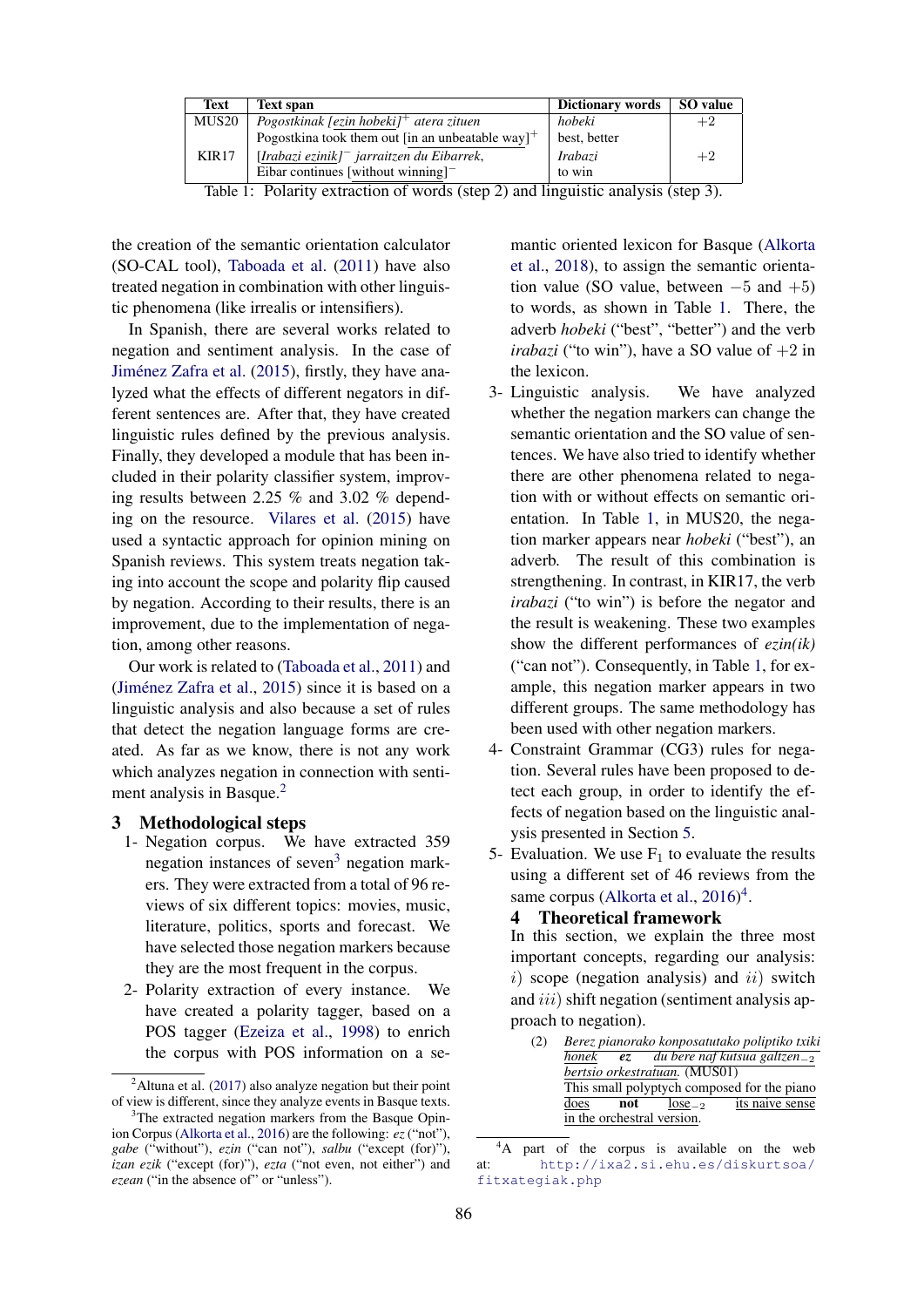<span id="page-2-2"></span>(3) −*maitasun istorio konbentzional bat, grazia*+3 *handirik*+1 *gabea*−*.* (LIB07) −a conventional love story, without great<sub>+1</sub> grace<sub>+3</sub>. [5](#page-2-1)

According to [Huddleston and Pullum](#page-5-12) [\(2002\)](#page-5-12), the scope of negation is the part of the meaning that is affected by the negation marker, changing or not their SO value. In the examples above, the scope is underlined. As our study shows, there can be two kinds of semantic orientation in scope and these can be changed by negation markers. In Example [2,](#page-1-6) the SO value of the verb *galdu* ("to lose") and of its scope is −2. The negation weakens the SO value of the verb, reversing its SO. But, in Example [3,](#page-2-2) the SO values of the noun *grazia* ("grace")  $+3$  and the adjective *handi* ("great") +1 assign a SO value of  $+4$  to the scope which is positive. The negator *gabe* ("without") weakens the SO value.

According to [Taboada et al.](#page-5-6) [\(2011\)](#page-5-6), there are two approaches in sentiment analysis to weaken the negative SO value:  $i)$  switch negation and *ii*) shift negation.

<span id="page-2-3"></span>(4) This pub is  $\left[\text{not good}_{+3}\right]_{-1(shift)}^{-3(switch)}$  but the music from there is  $\text{good}_{+3}$ .

In the switch negation approach, the SO value of Example [4](#page-2-3) is reversed. The SO value of the adjective *good* is +3 while the reversed SO value is −3. However, this criteria has a problem: if *excellent* is +5; *not excellent* would be more positive  $(+1)$  than *not good*  $(-2)$ , but the SO value points to the contrary (*not excellent* is more negative than *not good*).

Otherwise, in the shift negation, the different negators have their own SO value and the results depend on the interaction of both SO values (the value of negation marker and negated word). Taking into account Example [4,](#page-2-3) the SO value of the negation *no* is −4 in the dictionary; so, when it modifies the word *good*, which has a SO value of  $+3$ , the sum value of scope is  $-1$ . This is the way how the shift approach solves the problem we describe in Example [4.](#page-2-3) We have decided to use the shift negation approach assigning a  $\pm 4$ SO value to the negators.

#### <span id="page-2-0"></span>5 Linguistic analysis

In the theoretical framework of the shift negation, it has been considered that negation markers only weakens the SO value. Nevertheless, we have identified two other functions of these negation markers with low frequency, but relevant anyway from our point of view as the works of (Jiménez-Zafra et al.,  $2018a$ ) and (Jiménez-Zafra et al.,  $2018b$ ) show. As we observed in this study, the negation markers can strengthen, weaken or have no effect in the SO value of its scope as Figure [1](#page-2-4) shows.

<span id="page-2-4"></span>

Figure 1: The effects of negation on semantic orientation according to negation markers.

The majority of negation markers usually weaken the semantic orientation of scope. But as we can see in Figure [1,](#page-2-4) the negation marker *ezin* ("can not"), for example, can strengthen or weaken the semantic orientation of scope. The weakening can be understood in two ways:  $i$ ) if the word or scope of the semantic orientation is  $+5, +4,$ −5 or −4, their semantic orientation will not become negative because according to our methodology (shift negation), due to our SO value of the negators is  $\pm 4$ . In contrast, *ii*) if the semantic orientation of scope or sentence is between  $-3$  and  $+3$ , their semantic orientation will be reversed.  $iii)$  Finally, negation with conjunction, contrastive negation and lexicalized structures do not change the SO value of the scope.

### 5.1 Negation strengthening the SO

Among all the negation instances, we have observed some cases where the semantic orientation has been strengthened (1.96 %: 7 of 359). This happens when the negation marker *ezin* ("can not") modifies adjectives or adverbs. (5) *Dena nahasten da maisulan*

<span id="page-2-5"></span> $e\overline{z}$ *in ederragoa*<sub>(+4)</sub> *osatzeko.* (MUS21) Everything is mixed to create a masterpiece that can **not** be more beautiful $(+4)$ .

In Example [5,](#page-2-5) the negator modifies the adjective and, in this case, the negation with an adjective in a comparative structure is used to reinforce the positive SO value. The result

<span id="page-2-1"></span> $5$ Bold is used to mark the negator, underline means the scope of negation.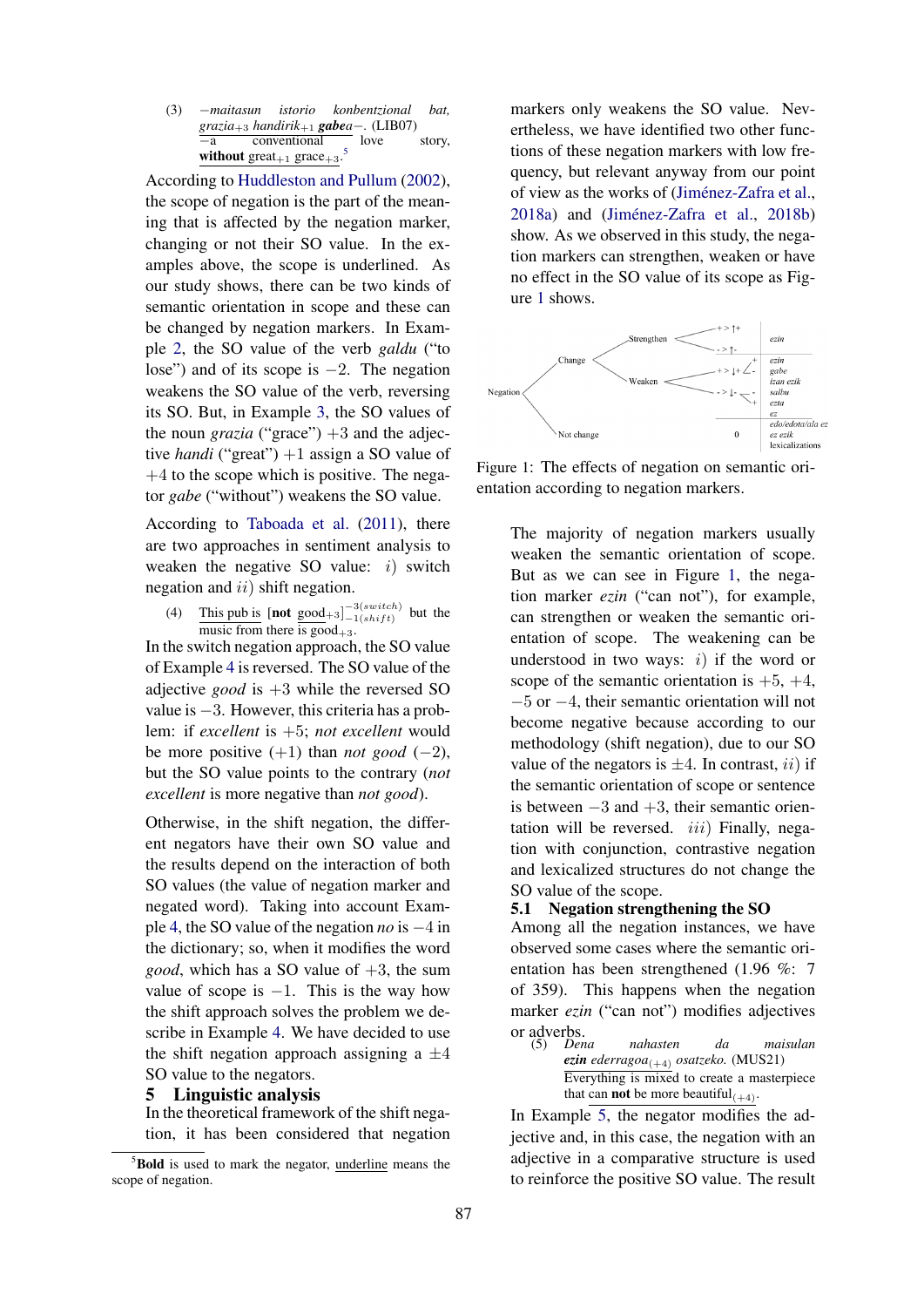| <b>Example</b> | <b>Negation marker</b> | Categorization                               | <b>Instances</b> |
|----------------|------------------------|----------------------------------------------|------------------|
| 6              |                        | $[(NP +)]$ ez [+ aux. (+ NP) + verb (+ NP)]  | 214              |
|                |                        | $[$ (NP +) verb + $\left $ ez                | 18               |
|                | ez.                    | $[NP +]$ ez                                  | 13               |
|                |                        | $ez$ [+ NP +] $ez$ [+ NP] () (repetitive)    |                  |
|                | gabe                   | [NP/VP/clause $+$ ] gabe                     | 41               |
|                |                        | $[(NP) + verb +] ezin$                       | 19               |
|                | ezin                   | <i>ezin</i> $[ (+ NP) + ]$ verb $[ (+ NP) ]$ | 5                |
|                | salbu                  | $[NP]$ + salbu                               | 2                |
|                | izan ezik              | [NP/clause] + $iza$ n ezik                   |                  |
|                | ezta                   | $ezta + [NP/clause]$                         |                  |
|                | ez, ezin               | with any clear pattern                       |                  |
|                | <b>Total</b>           |                                              | 323              |

Table 2: Negation weakening the semantic orientation.

of negating a positive chunk *can not be more beautiful* is to be even more positive. In this case, the *masterpiece* is *very beautiful*.

### 5.2 Negation weakening the SO

In the majority of cases, the SO value is weakened due to negation. Several negation markers can weaken the semantic orientation. In our corpus, 89.98 % of cases (323 of 359) show a weakening of scope.

- <span id="page-3-0"></span>(6) *Horrek ez die eragotzi*(−2) *ordea, 57 milioi euro ematea San Mames klub pribatuari!*. (POL30) It does **not** prevent<sub>(−2)</sub> them, however, to give 57 milion euros to San Mames private club!
- <span id="page-3-1"></span>(7) *Irabazi*(+2) *ezinik jarraitzen du Eibarrek, baina oso puntu ona eskuratu du Getaferen zelaian.* (KIR17) Eibar continues without winning<sub> $(+2)$ </sub>, but it has achieved a very good point in Getafe's (football) field.

In Example [6,](#page-3-0) the default word order of Basque (main verb  $+$  auxiliary verb) was reversed in a typical negation structure (*ez* "not" + auxiliary verb + main verb). In this example, the negation marker  $ez$  ("not") has an effect on all the words of the sentence, including the verb *eragotzi* ("prevent") which has a negative SO value  $(-2)$ , weakening its SO value. In Example [7,](#page-3-1) the negation marker *ezin* "can not" negates the verb *irabazi* ("win"). Therefore, the negation marker *ezin* ("can not") works like an intensifier does with adjectives and adverbs (Example [5\)](#page-2-5) while it has the opposite function with verbs and nouns (Example [7\)](#page-3-1). Therefore, weakening negators can have a positive or negative  $(\pm 4)$  SO value, if the modified chunk (scope) has a positive or negative SO value. The same happens if the SO value is positive  $+5$ , because the result of the weakening (−4) will not change the polarity and the SO value will still be positive  $+1$ . In contrast, if the SO value of the modified chunk  $+3$  or  $-3$  or lower, the SO value will be reversed to a  $\pm 1$ . This happens in Example [6](#page-3-0) and Example [7.](#page-3-1) In the first example, the SO value of the scope is +2 (*eragotzi* ("prevent")  $-2 + ez$  ("not")  $+4 = +2$ ). In the second one, the SO value of the scope is −2 (*irabazi*  $("win") +2 + ez ("not") -4 = -2.$ 

## 5.3 Negation with no effect

Negation with no effect on semantic orientation has happened in 8.08 % of our sample (27 of 359). In these cases, the negation does not modify any word with a SO value assigned. This can happen due to three reasons:  $i)$  the negator appears with a conjunction,  $ii)$  the negator is a part of contrastive negation and  $iii$ ) the negator is part of a lexicalized structure (structures with their own meaning and sometimes also corresponding to dictionary entries). The scope concept is applicable only in the case of contrastive negation and the particle *ez*("no") with a conjunction.<br>(8)  $\frac{1}{4}$ 

- <span id="page-3-2"></span>(8) *Ikuspuntu politikotik*(−1) *ez ezik, ekonomikotik*(+3) *ere Greziak esperantza ekarri du Europako hegoaldeko beste herrietara, tartean Euskal Herrira.* (POL08) Not only from the political point of view, but also from the economic point of view, Greece has also hoped for other parts of southern Europe, including the Basque Country.
- <span id="page-3-3"></span>(9) *Sei puntu baino ez dituela, hamaseigarren postuan da Reala sailkapenean.* (KIR27) With only six points, Real is in the sixteenth position in the classification.

Example [8](#page-3-2) shows a contrastive negation with additive function [\(Silvennoinen,](#page-5-14) [2017\)](#page-5-14). In other words, the negation mark does not negate the noun phrase, as in *ikuspuntu politikotik*<sub>(−1)</sub> ("from the political<sub>(−1)</sub> point of view"), actually it functions as conjunction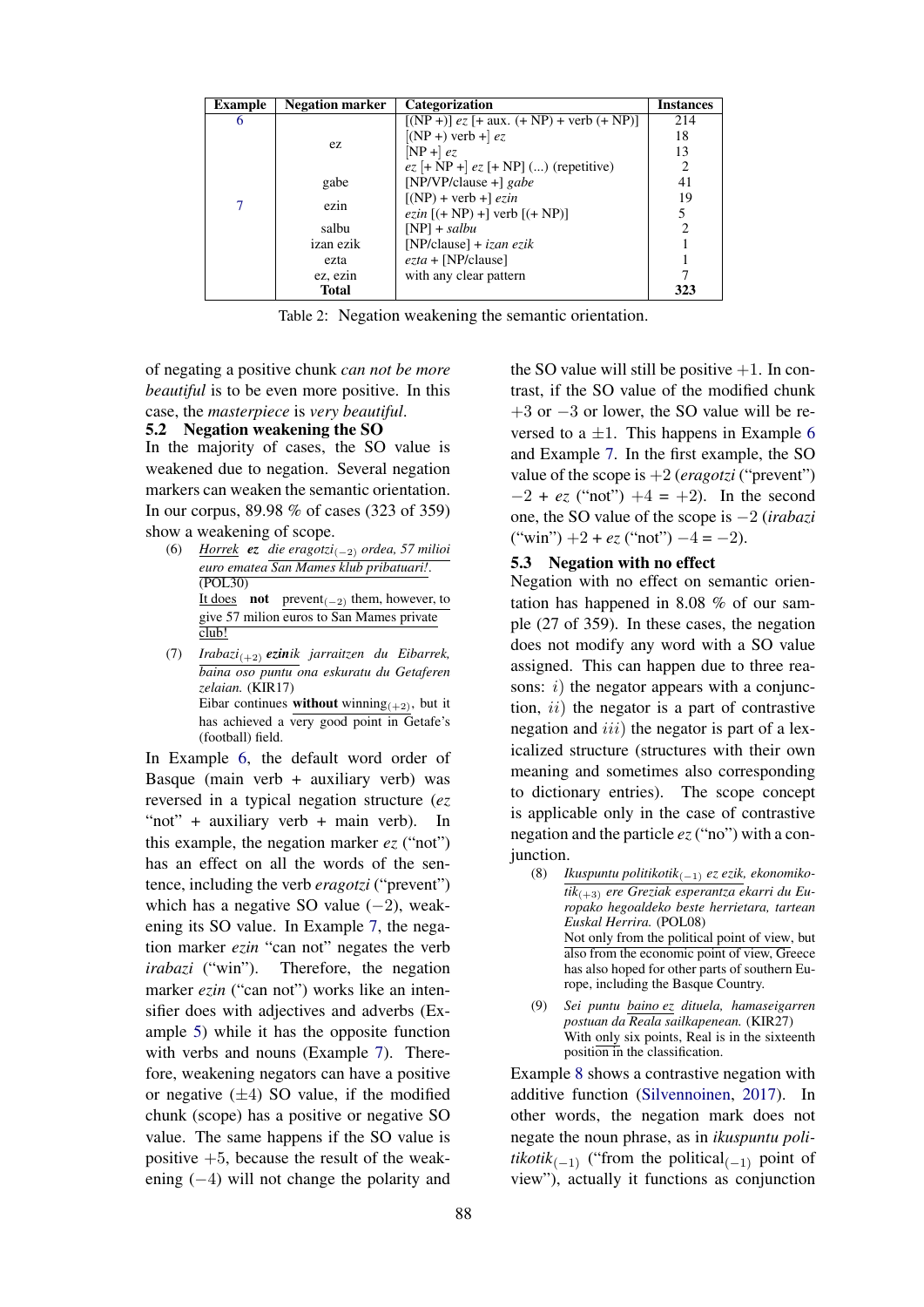<span id="page-4-2"></span>

| <b>Example</b> | Negation marker / lexicalized structure                  | <b>Instances</b> |
|----------------|----------------------------------------------------------|------------------|
|                | [verb/bai "yes"] + edo/edota/ala ez (ez with conjuction) |                  |
| 8              | [NP] + $ez \, ezik$ (contrastive negation)               |                  |
|                | baino/besterik ez                                        |                  |
|                | Others lexicalized structures                            | 13               |
|                | Total                                                    | 29               |

Table 3: Negation without effects on semantic orientation.

and adds new information: *ekonomikotik ere* ("also from the economic point of view"). Structures of Table [3](#page-4-2) have their own SO value, they can be considered as dictionary entries and they can appear in different positions in the sentence. In Example [9,](#page-3-3) the structure *baino/besterik ez* ("only") is an adverb.

## <span id="page-4-0"></span>6 Evaluation

## 6.1 Evaluation methodology

To tag the negation changes of the SO value, we have created negation rules based on previous studies.Rules have been implemented using Constraint Grammar (CG3) [\(Karlsson](#page-5-3) [et al.,](#page-5-3) [2011\)](#page-5-3) to assign the correct value to the negated structures. The corpus of 96 texts has been tagged using the Basque morphosyntactic disambiguator based on the CG formalism [\(Aduriz et al.,](#page-5-15) [1997\)](#page-5-15). Then, a different set of 48 texts of the Basque Opinion Corpus has been used as test dataset to evaluate the rules. After that, the results have been analyzed manually, observing if the words have been annotated or not and, when annotated, whether they have the correct annotation.

| <b>Negation effects</b> | Prec. | Rec. | $\mathbf{F}_1$ |
|-------------------------|-------|------|----------------|
| Strengthen              | 1.00  | 1.00 | 1.00           |
| Weaken                  | 0.93  | 0.80 | 0.86           |
| No effect               | 0.97  | 1.00 | 0.98           |
| Total                   | 0.93  | 0.80 | 0.86           |
| <b>Negated elements</b> | Prec. | Rec. | ${\bf F}_1$    |
| Negation markers        | 1.00  | 0.96 | 0.98           |
|                         |       |      |                |
| Lexicalized structures  | 0.96  | 1.00 | 0.98           |
| Scope                   | 0.91  | 0.75 | 0.82           |

Table 4: General results of negation effects and negated elements.

Most of the corpus was evaluated by one linguist, but with the aim to know the reliability of this evaluation a piece of the corpus (10 %) has been annotated by two linguists. Both annotators have followed a guideline to evaluate the output of CG3 rules. According to the results, the Cohen's kappa score is 0.93 for the annotation of the words that belong to negation and the kappa score is 0.69 for the annotation of words that have been annotated correctly, badly or is missed (which can be considered as *substantial* in [\(Landis and](#page-5-16) [Koch,](#page-5-16) [1977\)](#page-5-16)).

#### 6.2 Results and error analysis

According to general results, the  $F_1$  of the negation rules identifying elements related to negation is 0.86 (Precision is 0.93 while recall is 0.80).

In accordance with weakening and scope error analysis, these elements show lower  $F_1$ score because they behave more irregularly. The components as well as the length in scope are more unpredictable. Moreover, some negators apply to lists of words with comma and, as some constraints in CG3 rules correspond to punctuation marks, they have not been detected. This suggests that the rules need more precision. So, the punctuation mark constraint is not enough. Therefore, some syntactic information is needed to detect these kind of structures.

## <span id="page-4-1"></span>7 Conclusions and Future Work

This work presents a negation analysis for Basque sentiment analysis based on Constraint Grammar rules. According to this study, the negation can affect the semantic orientation (SO value) in different ways:  $i)$  strengthening,  $ii)$  weakening or  $iii)$  having no effect. According to our evaluation to measure the identified words, the overall precision is 0.93, the recall 0.80 and the  $F_1$  score 0.86. In line with error analysis, the punctuation mark constraint is not enough and more precise rules are needed in the negation weakening. In the near future,  $i$ ) we want to implement these negation rules in a tool for automatic Basque sentiment analysis and  $ii)$  we want to continue with the analysis of negation: analyzing the scope in a bigger corpus and especially based on the Rhetorical Structure Theory (RST) [\(Mann and Thomp](#page-5-17)[son,](#page-5-17) [1987\)](#page-5-17), studying if the position of negator in rhetorical structure has any effect on sentiment analysis.